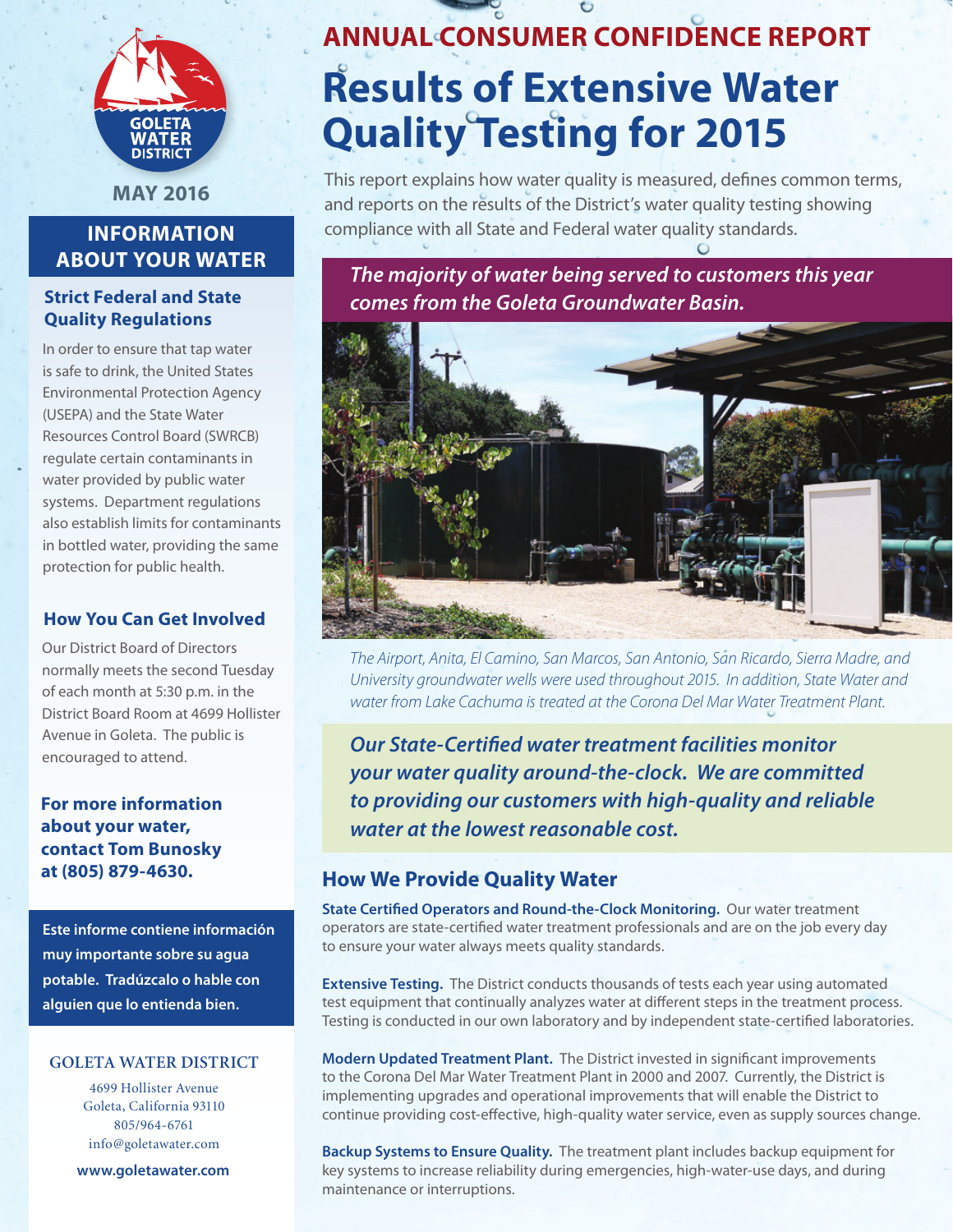# *The District water quality testing is extremely accurate. Depending on the substance, we can detect to the equivalent of one hundredth of a part in a billion parts of water. This is the equivalent to finding one drop of a substance in 1,300,000 gallons of water.*

# **Results of the 2015 Drinking Water Quality Tests**

The tables below list drinking water contaminants and other substances detected during 2015. The District also tested for many additional substances that were not detected, and therefore are not listed in this report. The presence of contaminants in the water does not necessarily indicate that the water poses a health risk. Unless otherwise noted, the data is for testing done January 1 - December 31, 2015. The test results show that your water met or was better than all primary State and Federal water quality standards.

| <b>REGULATED CONTAMINANTS WITH PRIMARY MCLS</b>                                                                         |                          |                          |                                                      |                                                   |                               |                                                          |                      |                                                                                                                                                                                            |  |
|-------------------------------------------------------------------------------------------------------------------------|--------------------------|--------------------------|------------------------------------------------------|---------------------------------------------------|-------------------------------|----------------------------------------------------------|----------------------|--------------------------------------------------------------------------------------------------------------------------------------------------------------------------------------------|--|
| <b>INORGANIC</b>                                                                                                        | <b>MCL</b>               | PHG (MCLG)               |                                                      | <b>Surface Water</b><br>Average                   | <b>Surface Water</b><br>Range | Groundwater<br><b>Average</b>                            | Groundwater<br>Range | <b>Typical Source of Contaminant</b>                                                                                                                                                       |  |
| Aluminum (ppm)                                                                                                          | $\overline{1}$           | 0.6                      |                                                      | 0.076                                             | ND-0.120                      | <b>ND</b>                                                | ND-ND                | Erosion of natural deposits; residue from some<br>surface water treatment processes                                                                                                        |  |
| Arsenic (ppb)                                                                                                           | 10 <sup>°</sup>          | 0.004                    |                                                      | <b>ND</b>                                         | N/A                           | <b>ND</b>                                                | $ND-2.4$             | Erosion of natural deposits; runoff from<br>orchards; glass and electronics production                                                                                                     |  |
| Cyanide (ppb)                                                                                                           | 150                      | 150                      |                                                      | <b>ND</b>                                         | N/A                           | <b>ND</b>                                                | <b>ND-120</b>        | Discharge from steel/metal, plastic and<br>fertilizer factories                                                                                                                            |  |
| Fluoride (ppm)                                                                                                          | 2.0                      | $\overline{1}$           |                                                      | 0.40                                              | N/A                           | 0.38                                                     | $0.29 - 0.57$        | Erosion of natural deposits                                                                                                                                                                |  |
| Nickel (ppb)                                                                                                            | 100                      | 12                       |                                                      | <b>ND</b>                                         | N/A                           | <b>ND</b>                                                | $ND-37$              | Runoff and leaching from fertilizer use; leach-<br>ing from septic tanks and sewage; erosion of<br>natural deposits                                                                        |  |
| Nitrate as N (ppm)                                                                                                      | 10                       | 10                       |                                                      | <b>ND</b>                                         | N/A                           | <b>ND</b>                                                | $ND-2.1$             | Runoff and leaching from fertilizer use;<br>leaching from septic tanks and sewage;<br>erosion of natural deposits                                                                          |  |
| Selenium (ppb)                                                                                                          | 50                       | 30                       |                                                      | <b>ND</b>                                         | N/A                           | <b>ND</b>                                                | <b>ND-19</b>         | Discharge from petroleum, glass, and metal re-<br>fineries; erosion of natural deposits; discharge<br>from mines and chemical manufacturers;<br>runoff from livestock lots (feed additive) |  |
| <b>RADIOLOGICAL</b>                                                                                                     | <b>MCL</b><br>PHG (MCLG) |                          |                                                      | <b>Surface Water</b>                              | <b>Surface Water</b>          | Groundwater                                              | Groundwater          | <b>Typical Source of Contaminant</b>                                                                                                                                                       |  |
|                                                                                                                         |                          |                          |                                                      | Average                                           | Range                         | Average                                                  | Range                |                                                                                                                                                                                            |  |
| Gross Alpha particle activity (pCi/l)                                                                                   | 15                       | (0)                      |                                                      | 8.1                                               | N/A                           | 4.7                                                      | $ND-8.3$             | Erosion of natural deposits                                                                                                                                                                |  |
| Gross Beta particle activity (pCi/l)                                                                                    | 50 <sup>1</sup>          | (0)                      |                                                      | <b>ND</b>                                         | N/A                           | <b>ND</b>                                                | $ND-4.4$             | Decay of natural and man-made deposits                                                                                                                                                     |  |
| Uranium (pCi/l)                                                                                                         | 20                       | 0.43                     |                                                      | 1.5                                               | N/A                           | 2.1                                                      | $ND-5.8$             | Erosion of natural deposits                                                                                                                                                                |  |
| <b>LEAD AND COPPER RULE</b>                                                                                             | <b>RAL</b>               |                          | PHG (MCLG)<br><b>90th Percentile</b><br><b>Value</b> |                                                   | # of Sample<br><b>Sites</b>   | # of Sites Exceeding RAL                                 |                      | <b>Typical Source of Contaminant</b>                                                                                                                                                       |  |
| Copper (ppm)                                                                                                            | $RAL = 1.3$              | 0.3                      |                                                      | 0.95                                              | 33                            | $\mathbf{1}$                                             |                      | Internal corrosion of household plumbing                                                                                                                                                   |  |
| Lead $(ppb)^2$                                                                                                          | $RAL = 15$               | 0.2                      |                                                      | 33<br><b>ND</b>                                   |                               | $\overline{0}$                                           |                      | Internal corrosion of household plumbing                                                                                                                                                   |  |
| <b>MICROBIOLOGICAL</b>                                                                                                  | <b>MCL</b>               | PHG (MCLG)               |                                                      | <b>Highest Single Measurement</b>                 |                               | <b>Lowest Percentage of</b><br><b>Samples Meeting TT</b> |                      | <b>Typical Source of Contaminant</b>                                                                                                                                                       |  |
| Turbidity <sup>3</sup> (NTU)                                                                                            | TT <sup>4</sup>          | N/A                      |                                                      | 0.177                                             |                               | 100%                                                     |                      | Soil runoff                                                                                                                                                                                |  |
| <b>DISINFECTION BYPRODUCTS (DBP),</b><br><b>DISINFECTION RESIDUALS, AND</b><br><b>DISINFECTION BYPRODUCT PRECURSORS</b> |                          | <b>MCL or</b><br>[MRDLG] |                                                      | PHG (MCLG) or<br><b>System Average</b><br>[MRDLG] |                               | <b>System Range</b>                                      |                      | <b>Typical Source of Contaminant</b>                                                                                                                                                       |  |
| TTHMs [Total Trihalomethanes] (ppb)                                                                                     |                          | 80                       |                                                      | N/A                                               | 66                            | $5 - 120$                                                |                      | Byproduct of drinking water disinfection                                                                                                                                                   |  |
| Haloacetic Acids (ppb)                                                                                                  |                          | 60                       |                                                      | N/A                                               | 16                            | <b>ND-16</b>                                             |                      | Byproduct of drinking water disinfection                                                                                                                                                   |  |
| Chlorine (ppm)                                                                                                          |                          | $[MRDL = 4.0$ (as CL)    |                                                      | [MRDLG = $4.0$ (as Cl.)                           | 1.17                          | $0.21 - 2.8$                                             |                      | Drinking water disinfectant added for treatment                                                                                                                                            |  |
| Control of DBP precursors (TOC in ppm)                                                                                  |                          | TT <sup>5</sup>          |                                                      | N/A                                               | $\overline{3}$                | $2.1 - 3.4$                                              |                      | Various natural and man-made sources                                                                                                                                                       |  |
|                                                                                                                         |                          |                          |                                                      |                                                   |                               |                                                          |                      |                                                                                                                                                                                            |  |

| <b>DINNEGOLATED CONTAMINANTS WITH REQUIRED MONTIONING</b> |                                 |                               |                        |                      |                                      |  |  |
|-----------------------------------------------------------|---------------------------------|-------------------------------|------------------------|----------------------|--------------------------------------|--|--|
| <b>CONSTITUENT</b>                                        | <b>Surface Water</b><br>Average | <b>Surface Water</b><br>Range | Groundwater<br>Average | Groundwater<br>Range | <b>Typical Source of Contaminant</b> |  |  |
| 1.4-Dioxane                                               | <b>ND</b>                       | ND-ND                         | <b>ND</b>              | <b>ND-4.8</b>        | N/A                                  |  |  |
| Bromochloromethane (ppb)                                  | <b>ND</b>                       | $ND-0.52$                     | <b>ND</b>              | ND-ND                | N/A                                  |  |  |
| Chlorate (ppb)                                            | 325                             | 170-400                       | 370                    | 75-1600              | N/A                                  |  |  |
| Molybdenum (ppb)                                          | 9.9                             | $9.1 - 11$                    | 2.3                    | $ND-4.2$             | N/A                                  |  |  |
| Strontium (ppb)                                           | 838                             | 810-870                       | 1107                   | 850-1600             | N/A                                  |  |  |
| Vanadium (ppb)                                            | 3.6                             | $ND-4.5$                      | <b>ND</b>              | ND-5.5               | N/A                                  |  |  |

**UNRegulated Contaminants with REQUIRED MONITORING6**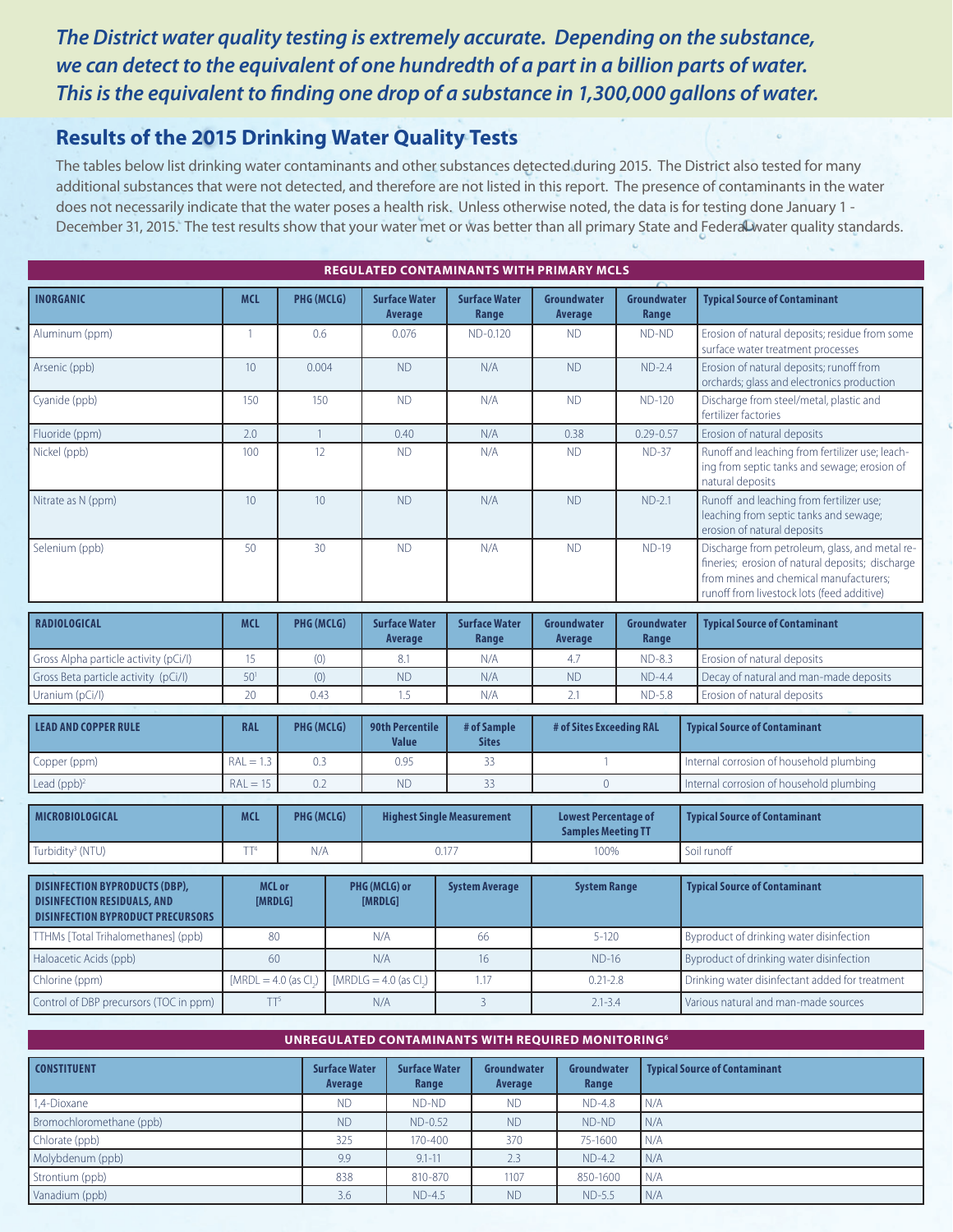#### **Regulated Contaminants with Secondary MCLS**

| REGULATED CONTAMINANTS WITH SECONDANT MICLS |                                |                                 |                               |                        |                      |                                                                                                                    |  |  |
|---------------------------------------------|--------------------------------|---------------------------------|-------------------------------|------------------------|----------------------|--------------------------------------------------------------------------------------------------------------------|--|--|
| <b>CONSTITUENT</b>                          | <b>Secondary</b><br><b>MCL</b> | <b>Surface Water</b><br>Average | <b>Surface Water</b><br>Range | Groundwater<br>Average | Groundwater<br>Range | <b>Typical Source of Contaminant</b>                                                                               |  |  |
| Chloride (ppm)                              | 500                            | 52                              | $46 - 56$                     | 60                     | 34-90                | Runoff/leaching from natural deposits; seawater influence                                                          |  |  |
| Color (units)                               | 15 <sup>°</sup>                | <b>ND</b>                       | $ND-5$                        | <b>ND</b>              | $ND-10$              | Naturally occurring organic materials                                                                              |  |  |
| Copper (ppm)                                |                                | <b>ND</b>                       | ND-ND                         | <b>ND</b>              | ND-0.120             | Internal corrosion of household plumbing systems; erosion<br>of natural deposits; leaching from wood preservatives |  |  |
| Iron (ppb)                                  | 300                            | <b>ND</b>                       | N/A                           | <b>ND</b>              | ND-490               | Leaching from natural deposits; industrial wastes                                                                  |  |  |
| Manganese (ppb)                             | 50                             | <b>ND</b>                       | N/A                           | <b>ND</b>              | <b>ND-400</b>        | Leaching from natural deposits                                                                                     |  |  |
| Odor-Threshold (units)                      |                                |                                 | $1 - 2$                       | 1.4                    | $1 - 8$              | Naturally occurring organic materials                                                                              |  |  |
| Specific Conductance (umhos/cm)             | 1600                           | 1176                            | 960-1962                      | 1272                   | 941-2310             | Substances that form ions when in water                                                                            |  |  |
| Sulfate (ppm)                               | 500                            | 310                             | N/A                           | 288                    | 240-400              | Runoff/leaching from natural deposits                                                                              |  |  |
| Total Dissolved Solids (ppm)                | 1000                           | 645                             | 600-690                       | 814                    | 680-1000             | Runoff/leaching from natural deposits                                                                              |  |  |
| Turbidity (NTU)                             |                                | 0.139                           | 0.038-0.762                   | 0.145                  | $0.030 - 0.983$      | Soil runoff                                                                                                        |  |  |
| Zinc (ppm)                                  |                                | <b>ND</b>                       | N/A                           | <b>ND</b>              | ND-0.051             | Leaching from natural deposits; industrial wastes                                                                  |  |  |
|                                             |                                |                                 |                               |                        |                      |                                                                                                                    |  |  |

#### **OTHER CONSTItUENTS**

| <b>CONSTITUENT</b>         | <b>Surface Water</b><br><b>Average</b> | <b>Surface Water</b><br>Range | Groundwater<br><b>Average</b> | Groundwater<br>Range |
|----------------------------|----------------------------------------|-------------------------------|-------------------------------|----------------------|
| Alkalinity (ppm as CaCO.)  | 166                                    | 124-185                       | 277                           | 240-350              |
| Bicarbonate (ppm)          | 180                                    | N/A                           | 339                           | $300 - 430$          |
| Calcium (ppm)              | 74                                     | N/A                           | 144                           | 120-170              |
| Hardness (ppm as CaCO.)    | 351                                    | 183-390                       | 514                           | 430-630              |
| Magnesium (ppm)            | 49                                     | N/A                           | 38                            | $32 - 50$            |
| pH (units)                 | 7.27                                   | 6.90-7.65                     | 7.14                          | $6.83 - 7.51$        |
| Potassium (ppm)            | 4.9                                    | N/A                           | 2.5                           | $1.4 - 4.6$          |
| Radon <sup>7</sup> (pCi/l) | <b>ND</b>                              | N/A                           | 347                           | 75-853               |
| Sodium (ppm)               | 80                                     | N/A                           | 67                            | $56 - 110$           |

**Variance:** Goleta Water District (District) serves unfiltered Lake Cachuma water to 33 connections on the Goleta West Conduit. The water receives chlorination treatment but does not comply with the Surface Water Treatment Rule (SWTR). The State Department of Public Health allows the District to provide bottled water to these customers for drinking and cooking. The District notifies these consumers quarterly that the water delivered is not in compliance with SWTR and should not be consumed.

# **Definitions Used in the Chart**

**Maximum Contaminant Level (MCL):** The highest level of a contaminant that is allowed in drinking water. Primary MCLs are set as close to the PHGs (or MCLGs) as is economically and technologically feasible. Secondary MCLs are set to protect the odor, taste, and appearance of drinking water.

**Maximum Contaminant Level Goal (MCLG):** The level of a contaminant in drinking water below which there is no known or expected risk to health. MCLGs are set by the U.S. Environmental Protection Agency.

**Public Health Goal (PHG):** The level of a contaminant in drinking water below which there is no known or expected risk to health. PHGs are set by the California Environmental Protection Agency.

**Maximum Residual Disinfectant Level (MRDL):** The highest level of a disinfectant allowed in drinking water. There is convincing evidence that addition of a disinfectant is necessary for control of microbial contaminants.

**Maximum Residual Disinfectant Level Goal (MRDLG):** The level of a drinking water disinfectant below which there is no known or expected risk to health. MRDLGs do not reflect the benefits of the use of disinfectants to control microbial contaminants. **Primary Drinking Water Standard (PDWS):** MCLs and MRDLs for contaminants that affect health along with their monitoring and reporting requirements, and water treatment requirements. **Treatment Technique (TT):** A required process intended to reduce the level of a contaminant in drinking water. **Regulatory Action Level (RAL):** The concentration of a contaminant which, if exceeded, triggers treatment or other requirements which a water system must follow. **N/A:** Not applicable.

**ND:** Not detected at testing limit.

**ppb:** Parts per billion or micrograms per liter.

**ppm:** Parts per million or milligrams per liter.

**pCi/l:** Picocuries per liter (a measure of radiation). **μmhos/cm:** Micromhos per centimeter (an indicator of dissolved minerals in the water).

**NTU:** Nephelometric turbidity units. **Variances and Exemptions:** State or EPA permission not to meet an MCL or a treatment technique under certain conditions.

## **Footnotes to the Chart**

- 1. SWRCB considers 50 pCi/L to be the level of concern for beta particles.
- 2. If present, elevated levels of lead can cause serious health problems, especially for pregnant women and young children. Lead in drinking water is primarily from materials and components associated with service lines and home plumbing. Goleta Water District is responsible for providing high quality drinking water, but cannot control the variety of materials used in plumbing components. When your water has been sitting for several hours, you can minimize the potential for lead exposure by flushing your tap for 30 seconds to 2 minutes before using water for drinking or cooking. If you are concerned about lead in your water, you may wish to have your water tested. Information on lead in drinking water, testing methods, and steps you can take to minimize exposure is available from the Safe Drinking Water Hotline or at http://www.epa.gov/safewater/lead. 3. Turbidity is a measure of the cloudiness of the water. We monitor it because it is a good indicator of the effectiveness of our filtration system.
- 4. Turbidity of the filtered water must: 1) Be less than or equal to 0.3 NTU in 95% of measurements in a month; 2) Not exceed 1.0 NTU. Learn more at www.WaterWiseSB.org/greengardener.
- 5. Conventional surface water treatment plants must remove a certain percentage of the TOC in their raw intake water using a specialized enhanced coagulation treatment technique. The percentage removal required depends on raw water quality characteristics. For Goleta Water District's Corona del Mar Water Treatment Plant's raw water source, the required percentage was 25%. Due to the nature of Corona del Mar Water Treatment Plant's raw water, the water is non-amenable to removal of TOC via enhanced coagulation. Goleta Water District has a permitted waiver from this treatment requirement from the SWRCB Division of Drinking Water. 6. Unregulated contaminant monitoring helps USEPA and the State Water Resources Control Board to determine where certain contaminants occur and whether the contaminants need to be regulated.
- 7. Radon is a radioactive gas that you cannot see, taste, or smell. It is found throughout the U.S. Radon can move up through the ground and into a home through cracks and holes in the foundation. Radon can build up
- to high levels in all types of homes. Radon can also get into indoor air when released from tap water from showering, washing dishes, and other household activities. Compared to radon entering the home through soil, radon entering the home through tap water will in most cases be a small source of radon in indoor air. Radon is a known human carcinogen. Breathing air containing radon can lead to lung cancer. Drinking water containing radon may also cause increased risk of stomach cancer. If you are concerned about radon in your home, test the air in your home. Testing is inexpensive and easy. You should pursue radon removal for your home if the level of radon in your air is 4 picocuries per liter of air (pCi/L) or higher. There are simple ways to fix a radon problem that are not too costly. For additional information, call your State radon program (1-800-745-7236), the USEPA Safe Drinking Water Act Hotline (1-800-426-4791), or the National Safety Council Radon Hotline (1-800-767-7236).

NOTE: The State allows us to monitor for some contaminants less than once per year because the concentrations of these contaminants do not change frequently. Some of our data, though representative, are more than one year All of the surface water and groundwater data presented in the tables are from samples taken in 2015, except for the following: unregulated contaminant data is from 2014 and 2015; radon data is from 2001, 2003, 2006 and 20